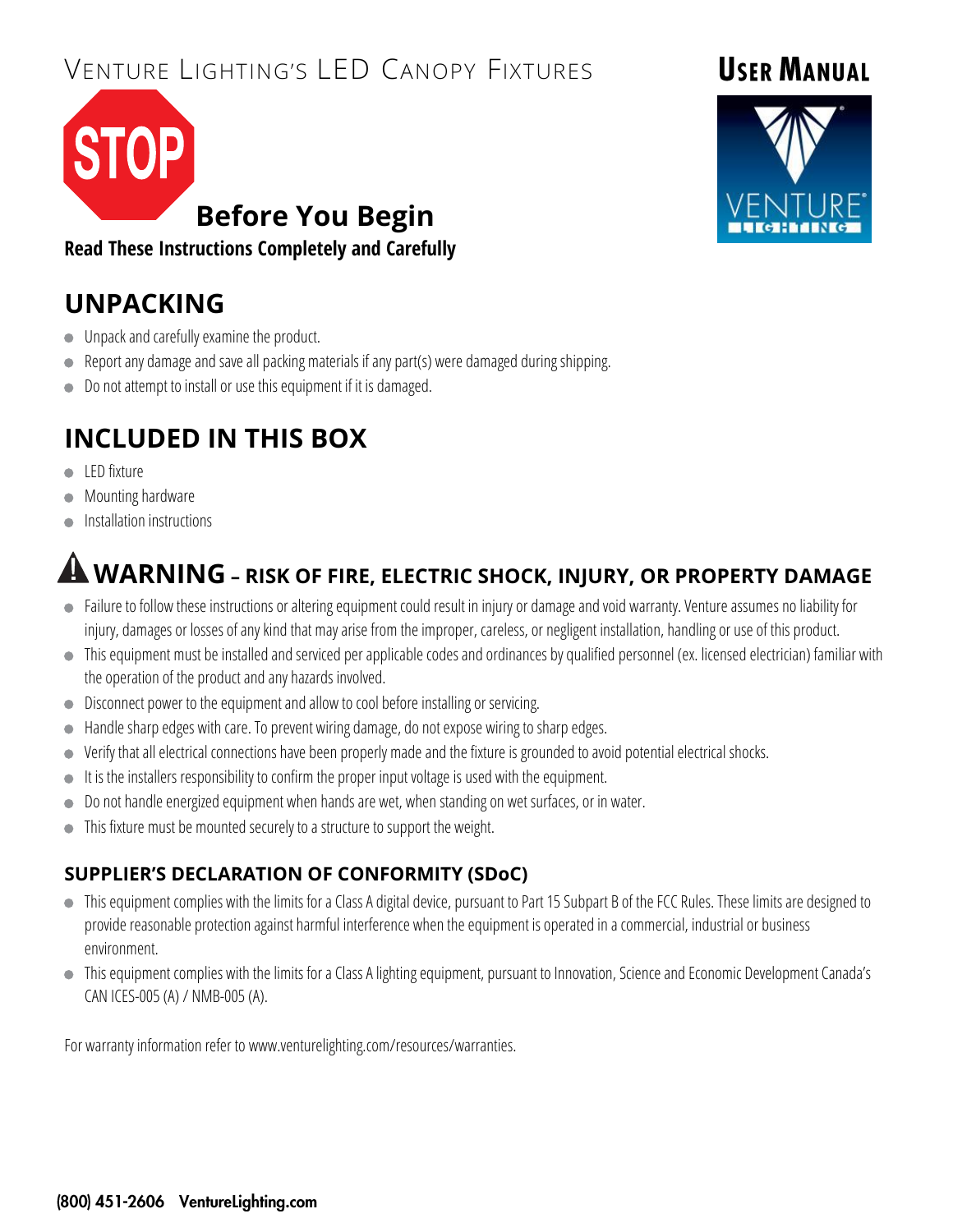# **IMPORTANT SAFETY INFORMATION**

- Operating temperature: -40°C to +40°C (-40°F to 104°F).
- Suitable for use in wet locations.
- All wiring and connectors used with this equipment shall be rated a minimum of 90°C (194°F)

## **Installation Instructions – Surface Mounting**

- **1:** Disconnect power from the luminaire and follow proper lockout/tagout procedures before beginning installation or maintenance.
- **2:** Remove the existing luminaire (if present) and dispose of per local requirements.
- **3:** Remove both (2) clear knockouts from sides of fixture to gain access to dip switches. Dip switches are used to change wattage, color temperature and enable/disable photocell.
- **4:** Adjust dip switches position for desired settings. (Figure 1)
- **5:** Reinstall clear knockouts from Step 3.
- **6:** Remove quick mounting plate from back of fixture. (Figure 2)
	- 6a. Remove single screw on the side.
	- 6b. Pull plate and lift.
	- 6c. Remove plate from fixture hanging ring.
- **7:** Mount quick mount plate to junction box or desired surface. Use plate as a template. (Figure 3)
- **8:** Hang fixture on quick mounting plate by utilizing the hanging ring. (Figure 4)
- **9:** Connect the supply wires to junction box, or similar, as shown in wiring diagram below.

NOTE: The correct polarity of the dimming connections is essential to proper operation.

NOTE: If not using the dimming functionality, insulate the Dim(+) (purple) and Dim(-) (pink) wires separately (bare wires should not be left

exposed). DO NOT connect the Driver Dim(+) (purple) to the Driver Dim(-) (pink) wire as the fixture will not operate correctly.

- **10:** Swing fixture up flush with quick mounting plate. (Figure 5)
- **11:** Reinstall screw that was removed in Step 6.
- **12:** Power can now be restored to the system.

#### **Installation Instructions – Pendant Mounting**

- **1:** Disconnect power from the luminaire and follow proper lockout/tagout procedures before beginning installation or maintenance.
- **2:** Remove the existing luminaire (if present) and dispose of per local requirements.
- **3:** Remove both (2) clear knockouts from sides of fixture to gain access to dip switches. Dip switches are used to change wattage, color temperature and enable/disable photocell.
- **4:** Adjust dip switches position for desired settings. (Figure 1)
- **5:** Reinstall clear knockout from Step 3.
- **6:** Run wires through 34" conduit to fixture. (Figure 6)
- **7:** Connect the supply wires as shown in the wiring diagram below.

NOTE: The correct polarity of the dimming connections is essential to proper operation.

NOTE: If not using the dimming functionality, insulate the Dim(+) (purple) and Dim(-) (pink) wires separately (bare wires should not be left exposed). DO NOT connect the Driver Dim(+) (purple) to the Driver Dim(-) (pink) wire as the fixture will not operate correctly

- **8:** Screw fixture onto ¾" conduit. (Fixture 6)
- **9:** Power can now be restored to the system.

#### (800) 451-2606 VentureLighting.com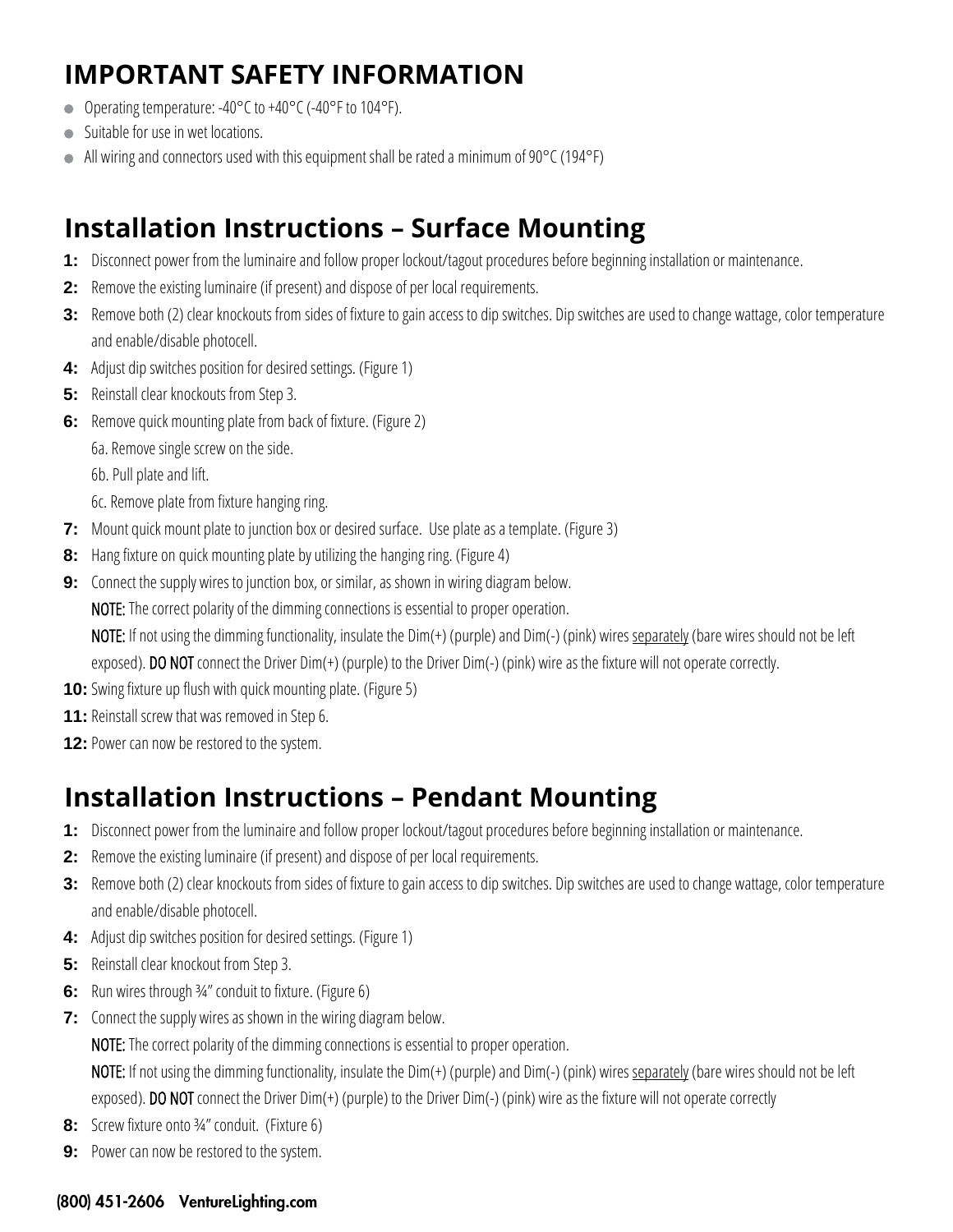











**(800) 451-2606** *Vice Seminary State State Seminary Chio 44139 USA***<br>
E-mail: Venture\_Lighting@VentureLighting.com<br>
<b>VentureLighting.com** 





**Figure 1 Figure 2**



**Figure 3 Figure 4**



**Figure 6**

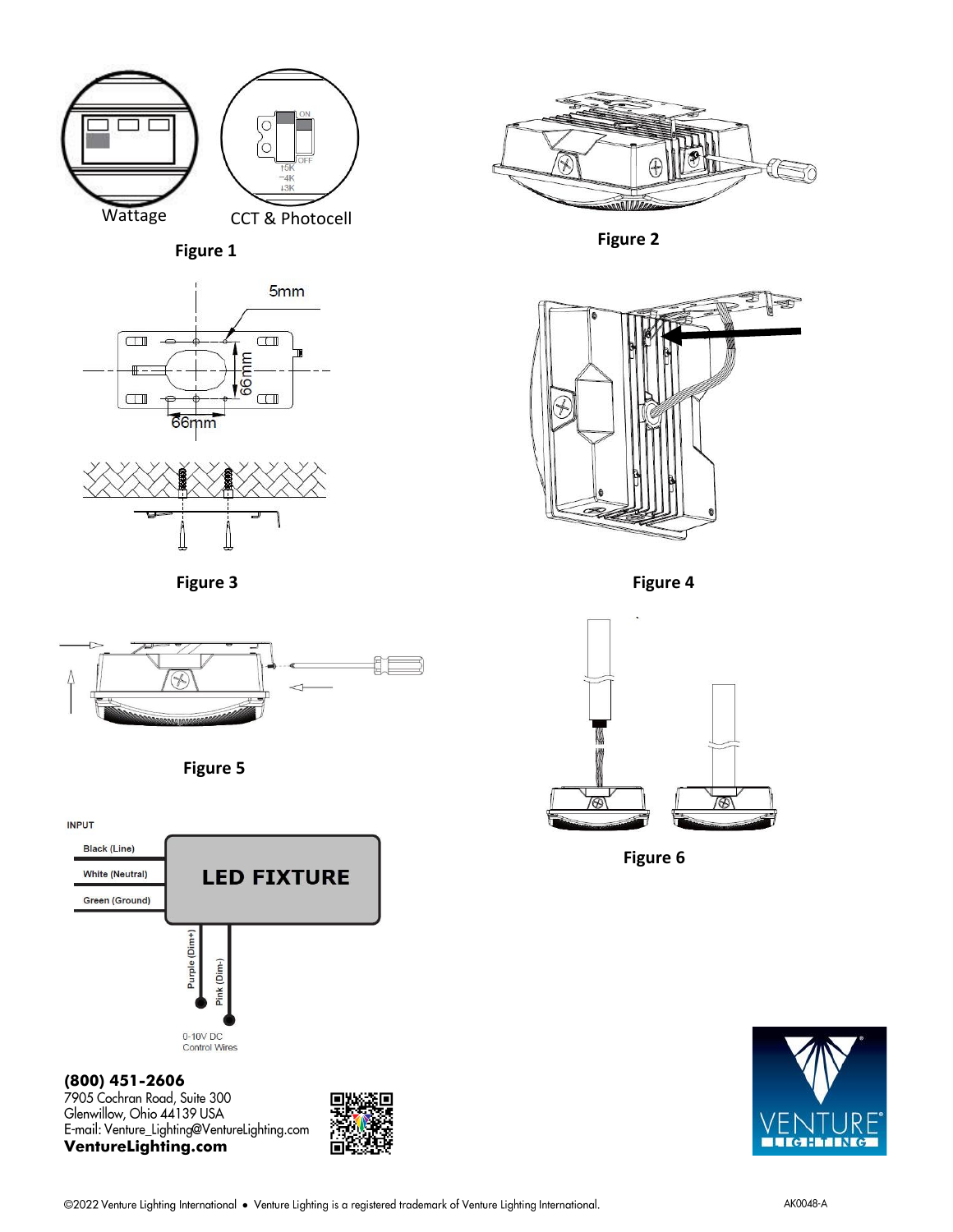# VENTURE LIGHTING'S LED CANOPY FIXTURES

# **MANUEL UTILISATEUR**



# **AVANT DE COMMENCER**

**LISEZ CES INSTRUCTIONS COMPLÈTEMENT ET ATTENTIVEMENT**

#### **DÉBALLAGE**

- Déballez et examinez soigneusement le produit.
- Signalez tout dommage et conservez tous les matériaux d'emballage si des pièces ont été endommagées pendant le transport.
- N'essayez pas d'installer ou d'utiliser cet équipement s'il est endommagé.

#### **INCLUS DANS CETTE BOÎTE**

- **Luminaire DEL**
- Le matériel de montage
- Instructions d'installation

#### **AVERTISSEMENT - RISQUE D'INCENDIE, DE CHOC ÉLECTRIQUE, DE BLESSURES OU DE DOMMAGES MATÉRIELS**

- Le non-respect de ces instructions ou la modification de l'équipement peut entraîner des blessures ou des dommages et annuler la garantie. Venture n'assume aucune responsabilité pour les blessures, dommages ou pertes de toute nature pouvant résulter de l'installation, de la manipulation ou de l'utilisation incorrecte, imprudente ou négligente de ce produit.
- Cet équipement doit être installé et entretenu conformément aux codes et ordonnances applicables par du personnel qualifié (ex. Un électricien agréé) familiarisé avec le fonctionnement du produit et les risques encourus.
- Débranchez l'alimentation de l'équipement et laissez-le refroidir avant l'installation ou l'entretien.
- Manipulez les arêtes vives avec précaution. Pour éviter d'endommager le câblage, n'exposez pas le câblage à des arêtes vives.
- Vérifiez que toutes les connexions électriques ont été correctement effectuées et que le luminaire est mis à la terre pour éviter les chocs électriques potentiels.
- Il incombe à l'installateur de confirmer que la tension d'entrée appropriée est utilisée avec cet équipement.
- Ne manipulez pas l'équipement sous tension lorsque les mains sont mouillées, lorsque vous vous tenez sur des surfaces mouillées ou dans l'eau.
- Ce luminaire doit être monté solidement sur une structure pour supporter le poids.

#### **SUPPLIER'S DECLARATION OF CONFORMITY (SDoC)**

- Cet équipement est conforme aux limites d'un appareil numérique de classe A, conformément à la partie 15 sous-partie B des règles de la FCC. Ces limites sont conçues pour fournir une protection raisonnable contre les interférences nuisibles lorsque l'équipement est utilisé dans un environnement commercial, industriel ou commercial.
- Cet équipement est conforme aux limites des équipements d'éclairage de classe A, conformément à la norme CAN ICES-005 (A) / NMB-005 (A) d'Innovation, Sciences et Développement économique Canada.

Pour des informations sur la garantie, consultez www.venturelighting.com/resources/warranties.

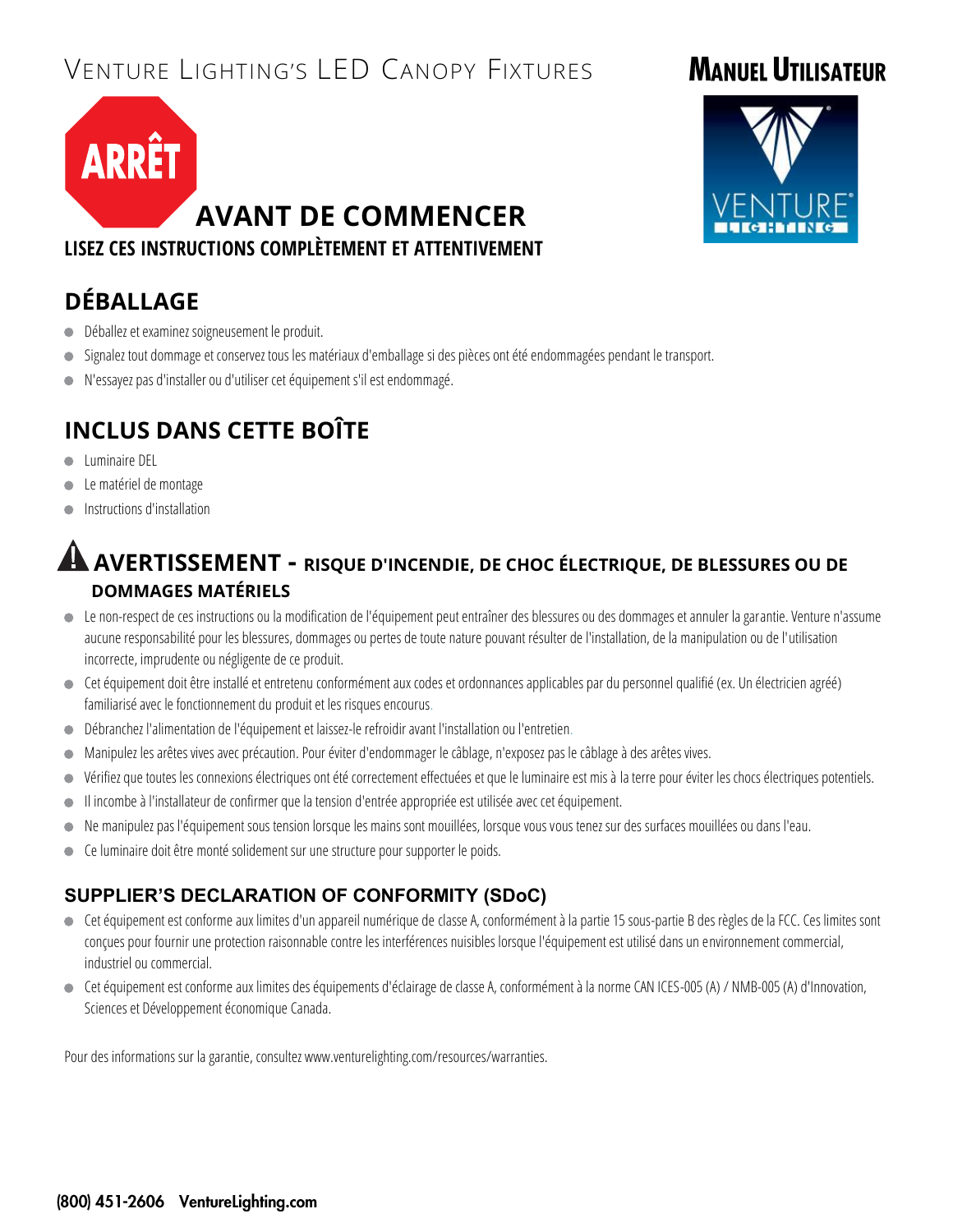#### **IMPORTANT SAFETY INFORMATION**

- Température de fonctionnement: -40°C to +40°C (-40°F to 104°F).
- Convient pour une utilisation dans des endroits humides.
- Tous les câbles et connecteurs utilisés avec cet équipement doivent être évalués à un minimum de 90°C (194°F).

#### **Instructions d'installation – Montage en surface**

- **1:** Débranchez l'alimentation du luminaire et suivez les procédures de verrouillage/étiquetage appropriées avant de commencer l'installation ou la maintenance.
- **2:** Retirez le luminaire existant (le cas échéant) et jetez-le conformément aux exigences locales.
- **3:** Retirez les deux (2) entrées défonçables transparentes des côtés du luminaire pour accéder aux commutateurs DIP. Les commutateurs DIP sont utilisés pour modifier la puissance, la température de couleur et activer/désactiver la cellule photoélectrique.
- **4:** Réglez la position des commutateurs DIP pour les paramètres souhaités. (Figure 1)
- **5:** Réinstallez les entrées défonçables transparentes de l'étape 3.
- **6:** Retirez la plaque de montage rapide de l'arrière du luminaire. (Figure 2)
	- 6a. Retirez la vis unique sur le côté.
	- 6b. Tirez la plaque et soulevez.
	- 6c. Retirez la plaque de l'anneau de suspension du luminaire.
- **7:** Montez la plaque de montage rapide sur la boîte de jonction ou la surface souhaitée. Utilisez la plaque comme modèle. (Figure 3)
- **8:** Accrochez le luminaire sur la plaque de montage rapide en utilisant l'anneau de suspension. (Figure 4)
- **9:** Connectez les fils d'alimentation à la boîte de jonction, ou similaire, comme indiqué dans le schéma de câblage ci-dessous.
	- REMARQUE : La polarité correcte des connexions de gradation est essentielle au bon fonctionnement.

REMARQUE : Si vous n'utilisez pas la fonctionnalité de gradation, isolez les fils Dim(+) (violet) et Dim(-) (rose) séparément (les fils dénudés ne doivent pas être laissés exposés). NE connectez PAS le fil Driver Dim(+) (violet) au fil Driver Dim(-) (rose) car le luminaire ne fonctionnera pas correctement.

- **10:** Faites pivoter le luminaire au ras de la plaque de montage rapide. (Figure 5)
- **11:** Réinstallez la vis qui a été retirée à l'étape 6.
- **12:** L'alimentation peut maintenant être rétablie dans le système.

#### **Instructions d'installation – Montage suspendu**

- **1:** Débranchez l'alimentation du luminaire et suivez les procédures de verrouillage/étiquetage appropriées avant de commencer l'installation ou la maintenance.
- **2:** Retirez le luminaire existant (le cas échéant) et jetez-le conformément aux exigences locales.
- **3:** Retirez les deux (2) entrées défonçables transparentes des côtés du luminaire pour accéder aux commutateurs DIP. Les commutateurs DIP sont utilisés pour modifier la puissance, la température de couleur et activer/désactiver la cellule photoélectrique.
- **4:** Réglez la position des commutateurs DIP pour les paramètres souhaités. (Figure 1)
- **5:** Réinstallez le knock-out transparent de l'étape 3.
- **6:** Faites passer les fils dans un conduit de ¾ po jusqu'au luminaire. (Figure 6)
- **7:** Connectez les câbles d'alimentation comme indiqué dans le schéma de câblage ci-dessous.

#### REMARQUE : La polarité correcte des connexions de gradation est essentielle au bon fonctionnement.

REMARQUE : Si vous n'utilisez pas la fonctionnalité de gradation, isolez les fils Dim(+) (violet) et Dim(-) (rose) séparément (les fils dénudés ne doivent pas être laissés exposés). NE connectez PAS le fil Driver Dim(+) (violet) au fil Driver Dim(-) (rose) car le luminaire ne fonctionnera pas correctement.

- **8:** Visser le luminaire sur un conduit de ¾ po. (Appareil 6)
- **9:** L'alimentation peut maintenant être rétablie dans le système.